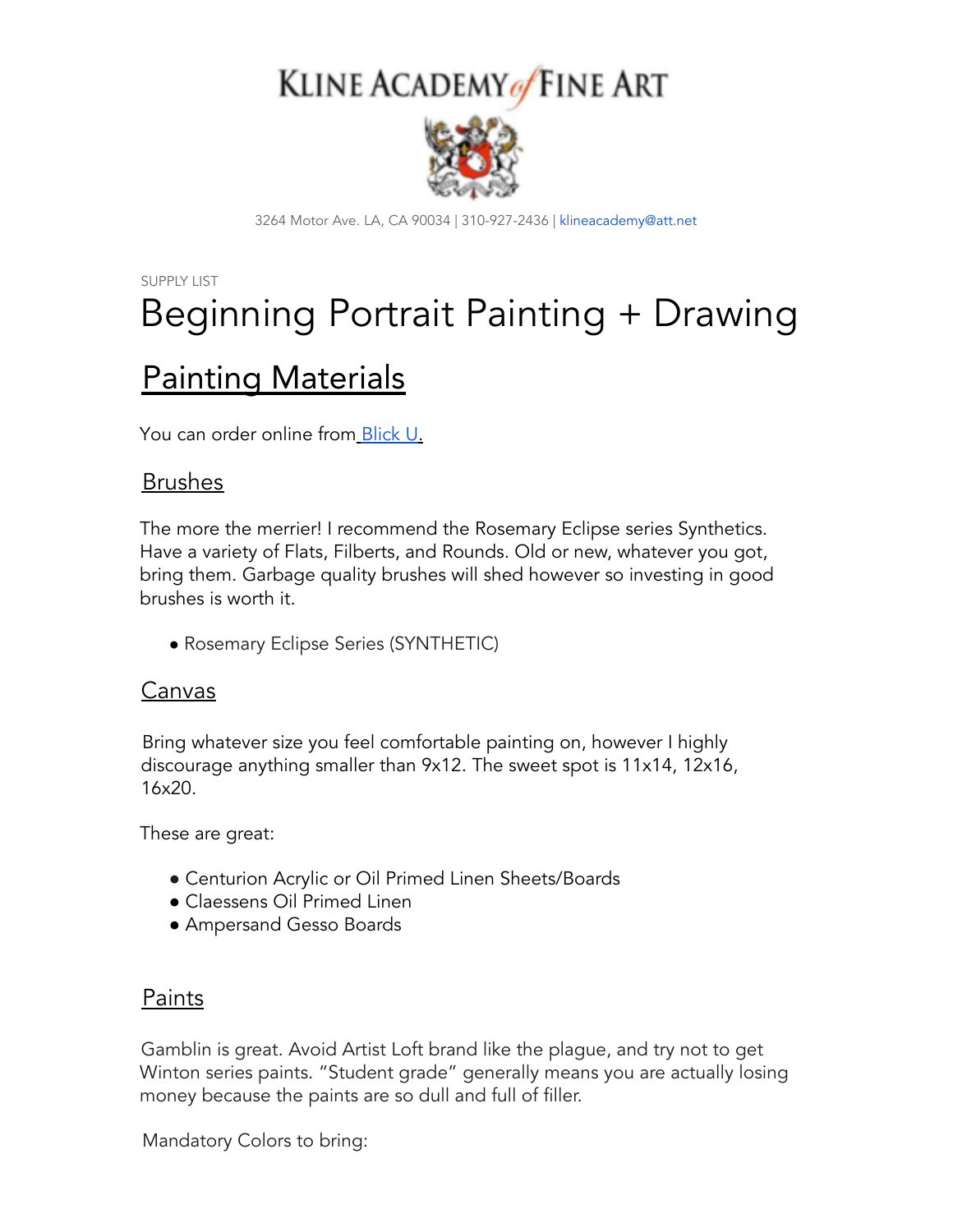● Titanium White

## KLINE ACADEMY of FINE ART



3264 Motor Ave. LA, CA 90034 | 310-927-2436 | klineacademy@att.net

- Transparent Earth Yellow
- Perylene Red
- Mars Or Ivory Black
- Ultramarine Blue
- Cadmium Yellow Light

Bring any other colors you would like! We really only need these basic colors however it is always good to experiment with other paints.

### Mediums

- Cold-pressed Linseed Oil or Walnut Oil \*DO NOT BRING GAMSOL OR TURPENTINE / TURPENOID TO THE CLASS!
- Small Container to hold oil

### Other supplies

- Roll of Paper Towels \*PLEASE ALWAYS BRING ONE! DO NOT USE THE ONE IN THE STUDIO BATHROOM!
- Metal Palette Knife
- Palette (Gray)